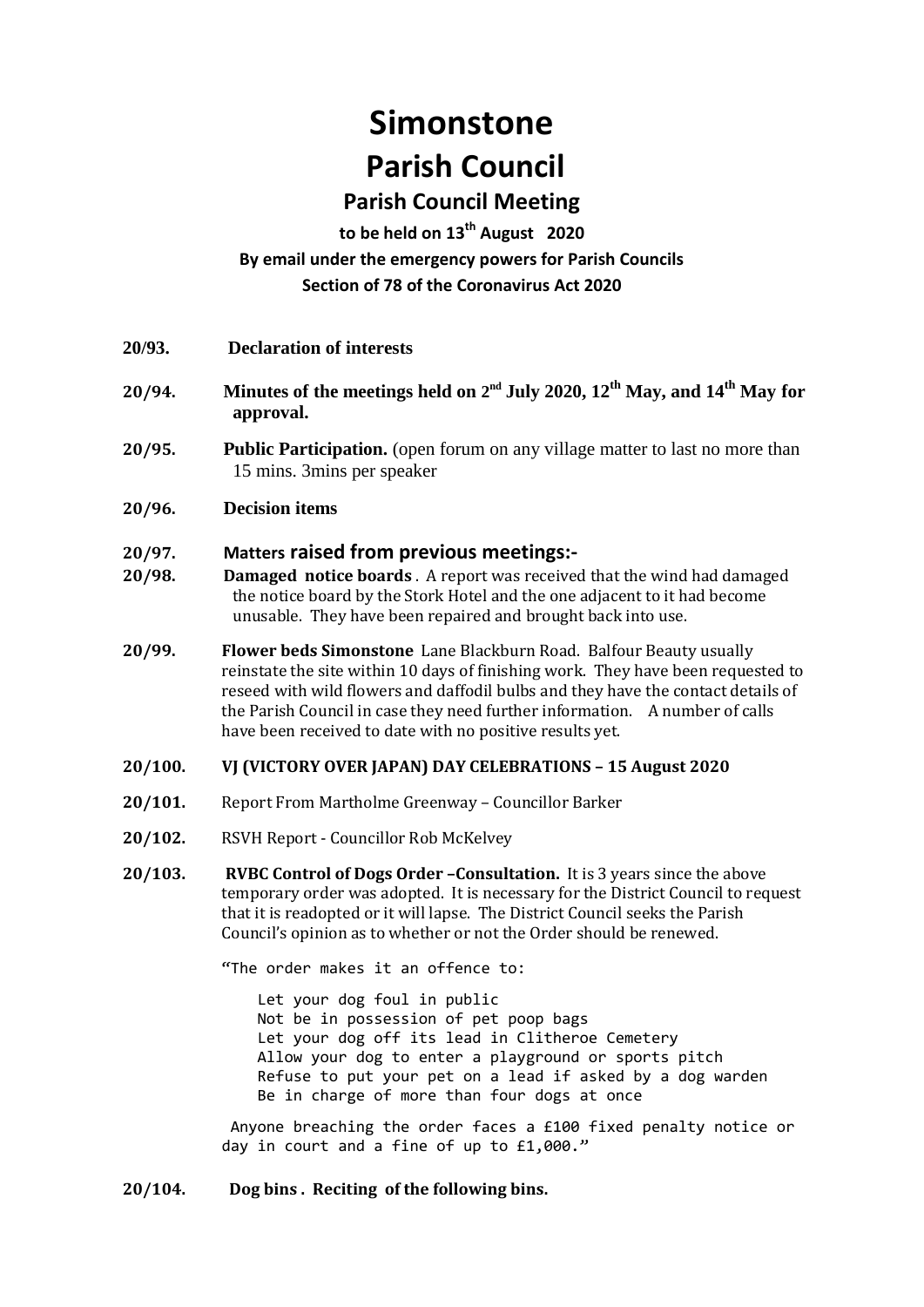1 Fountains Avenue to Whalley Road Car sales area. There is already a bin at the entrance to the site and one by the letter box and one at each petrol pump so ask the Parish Council to reconsider this request.

2 Whalley Road /Scott Avenue area to bottom of Woodside Road Area. In the light of the report below I would respectfully request further instruction.

RVBC has done a survey of both villages and found that there are 12 litter/Dog bins in the area which is more than any other similar sized area in the borough. and as a result has made the following suggestion in order to even the distribution of the existing bins-

Haugh Ave bin to be moved to Whins Lane away from properties as the Parish Council requested some years ago..

**20/105. Carlton Avenue footpath 12-10-FP PROW access**. Dog bins. The placing of a dog/litter bin at the entrance to the footpath to the Tennis court on Carlton Avenue

> The residents who live nearby have been approached and are not in favour of placing the bin behind the kerb. as suggested. They have suggested one may be placed in the vacinity of the Tennis Club. The problem there is that it would be less convenient to service the bin, especially in wet weather .

As a consequence, having discussed the problem with the Ribble Valley dog warden who is also responsible for the empting the bins, it has been suggested, to assist the Parish Council and to take into account the objections of the neighbours, that the Fountains Avenue post be moved and placed by the gate or on the fence at the rear of a neighbouring property from the kerb edge on Carlton Ave . This solution will not satisfy everyone but it will facilitate a solution which would help to mitigate some of the reasons given by the objectors and reduce the impact of the bin on the Carlton Avenue Street scene.

**Explanation** The reasons for a dog bin at the bottom of Haugh Avenue which makes 3 bins in the area, 2 on each side of the Road (Bus Stops bins one official and one unofficial) and 1 dog bin are that litter bins were not allowed to be used for waste in days gone by.

 The Warden suggested that the dog bin would be better on Whins Lane where there is long stretch without a bin. LCC Highways gave the Parish Council permission but the RV bin emptying service objected due to the size of the vehicles causing an obstruction on a bus route .

The warden who empties the bins uses a small van and would be able to service the bins safely as but she is somewhat concerned about collecting from the Whalley Road site because of the speed and volume of heavy traffic and she would welcome the change of location onto Whins Lane where there are a number of locations which are away from houses and at the same time give a better spread of the available resources

Whalley Road bins . The dustbin men will continue to service the bins from a much larger vehicle which would give more protection to the operatives.

**20/106. Pendle Hill Landscape l Partnership.** The Partnership has carried out a scheme to improve the Signpost in the area at the junction of Trapp Lane and the one at Sabden Lane Opposite Huntroyd Offices has been painted, aided by a 50% grant from the partnership, leaving the Parish Council to pay £140. The next Parish Council project they are undertaking is the attending to any stiles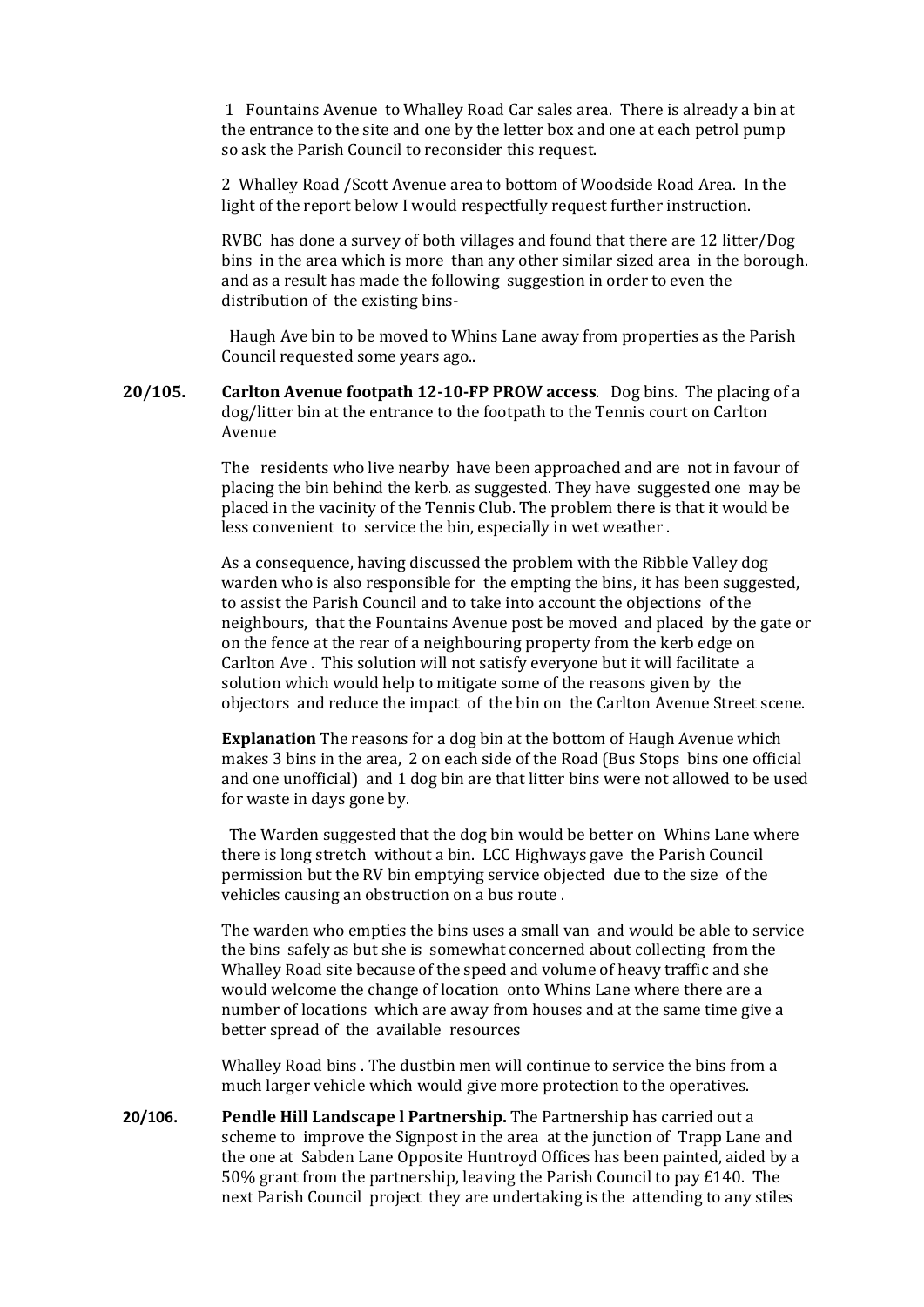that are in need of attention. The details have to he forward by the end of August, so if any members know of any stiles that need attention please either report it on the " REPORT IT " Lancashire Website or send the details to the Clerk so that he can ensure that they are forward to the partnership.

- **20/107. Read Parish Council** has requested a contribution towards the cost of laying a tarmac surface on the car park and the road to the allotments. The track to the Cricket Club has now been tarmaced and the track to the Allotments has been leveled and improved but has not been tarmaced as incorrectly stated at the last Parish Council meeting.
- **20/108. Fort Vale Woodland Creation draft Scheme –** the Company is proposing to develop a 3 hectares area of land which is to the north and west of the industrial site's main boundaries and runs along the edge of Martholm Greenway up to Gooseleach wood. It is in 3 parts and will include tree planting and rides. The company would welcome the Council's observations.

#### **Comments from members received to date**

" The only reservation I have is that if the proposal involved extensive tree planting in the areas indicated, it would result in obscured views to the south of the Greenway all the way from Simonstone Lane to the end of Gooseleach Woods. This would make for a rather boring walk and spoil the views over the River Calder flood plane. Therefore, may I suggest that a "zone" of 75 to 100m east of Gooseleach woods (adjacent to the picnic tables) and 75-100m west of the Gas Governor (NW corner of the Fort Vale site) be left to small shrubs and meadow wild flowers etc. - this would help bio-diversity as well."

#### **20/109. The Chairman's report**

- a. RVBC are discussing how to respond to a possible change in local government in Lancashire(elected Mayor, Combined Authority; see recent petition re. Blackburn with Darwen.
- b. **Residents email about dog bin** near Woodside AND a possible dog exercise space away from farm animals.(on Facebook)
- **20/110.** BT consultation re. the removal of the Payphone on Whalley Road due to the short consultation period . The following response has be forwarded on the Parish Council's behalf so that it is registered before the Ribble Valley consultation is made. Phone number 01282772130 Bottom of Haugh Ave Whalley Road, Simonstone

"Simonstone and Read as we are remote from larger towns, has poorish mobile signals, heavy traffic use and the road carries vehicles and pedestrians between towns late at night and we object to the proposed closure and wish to retain the wired land line communication, especially now with the various threats that appear to coming from international sources."

#### **20/111. Finance**

- a. Account s for payment
- i. LCC PHLP Signpost £140.00
- **20/112.** Next Parish Council meeting is on the10th September 2020.